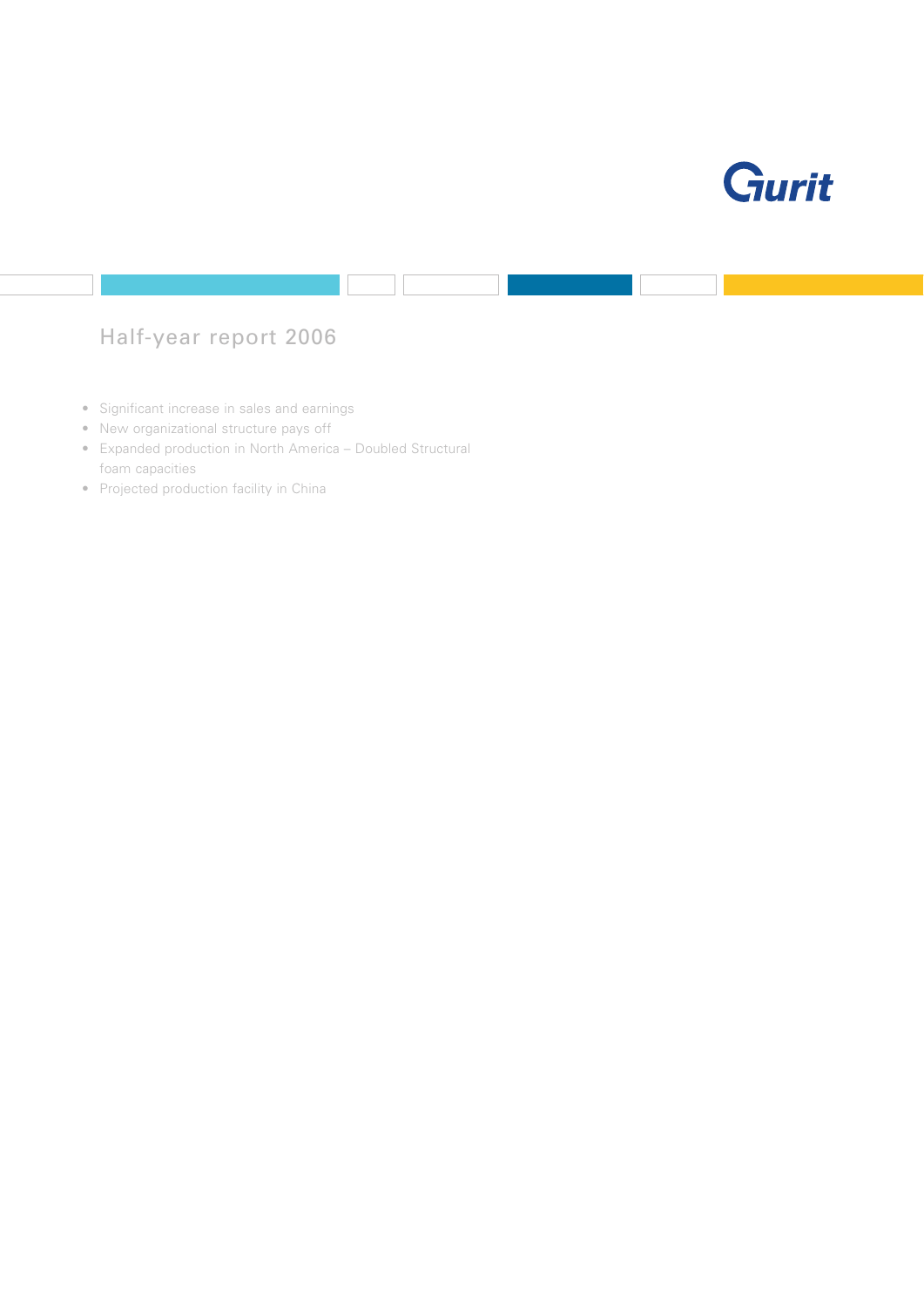## **Half-year report 2006**

Gurit Holding AG companies can look back on a strong first half-year from both an operational and marketing point of view. Sales during the first six months rose by 21 percent to CHF 188.0 million. Compared with the same period last year, operating profit put on a disproportionately high 75 percentage increase to stand at CHF 14.5 million. The improvement was due both to higher sales and greater operative efficiency.

Gurit reported significant increases in its thriving wind power supply business, as well as in the marine and sport sectors. Expansion of the production facility in Canada means that in addition to its leading position in Europe, Gurit has permanently strengthened its position in the important wind energy and shipbuilding markets of North America. In the transport sector, Gurit profited from the trend in the aircraft industry. Recent delays with the Airbus A380 airliner have so far had no impact on Gurit.

On June 23, 2006, the former Health Care division was listed on the SWX Swiss Exchange in its own right as Medisize Holding AG. This half-year report will thus focus primarily on developments in the advanced composites sector. Medisize Holding AG will be publishing a separate interim report for June 30, 2006.

### **Note**

Because of the separation of Medisize Holding AG from the former Gurit-Heberlein AG, respectively today's Gurit Holding AG, this year's figures are not comparable with last year's figures. Both groups together show the following result:

| Group profit for 1. half-year 2006 CHF 10.1 million |
|-----------------------------------------------------|
| Group profit for 1. half-year 2006 CHF 10.2 million |
| profit 1. half-year 2006 CHF 20.3 million           |
|                                                     |
| Group profit for 1. half-year 2005 CHF 14.3 million |
|                                                     |
|                                                     |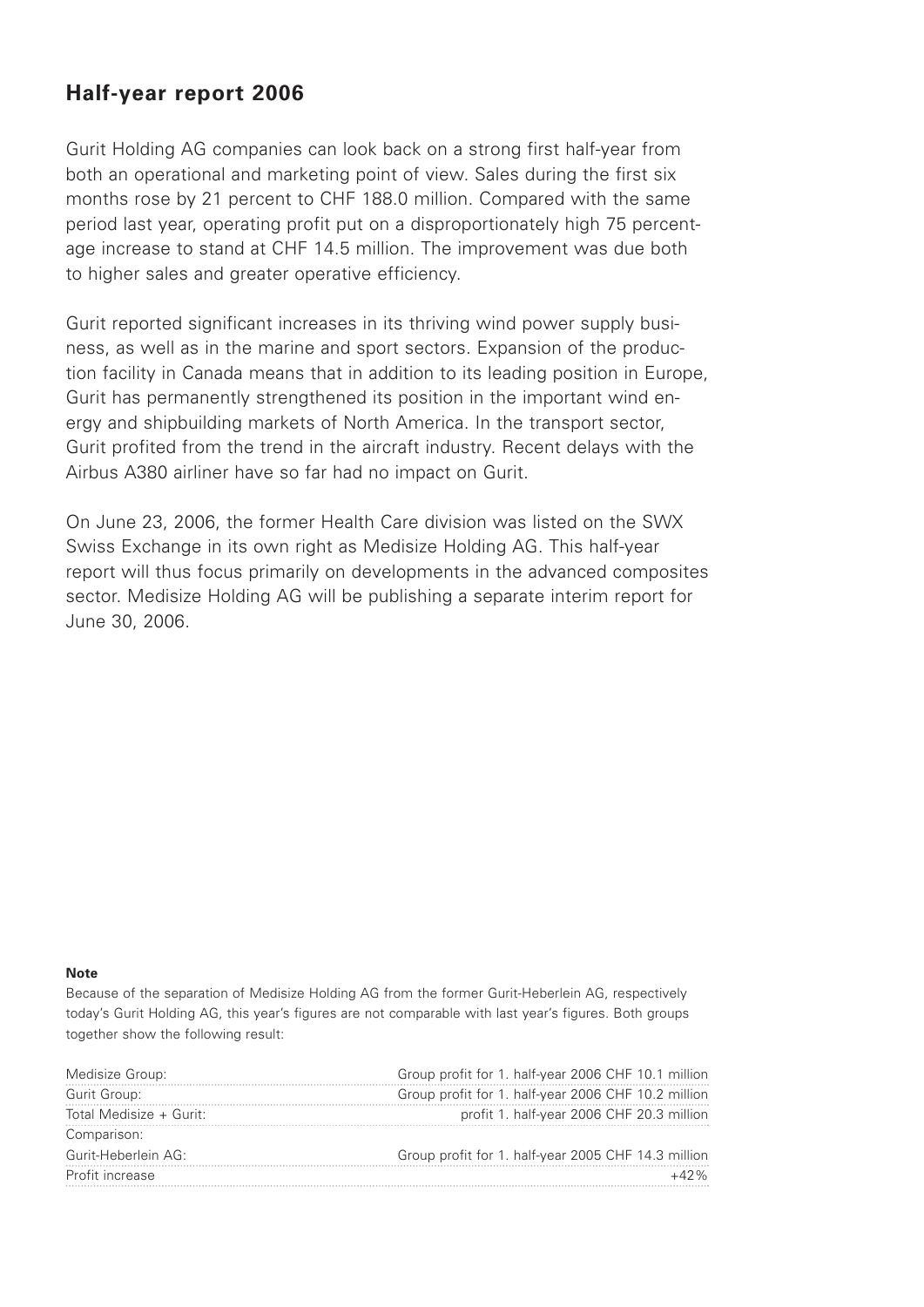Letter to Shareholders, August 2006 Group Income Statement (cord Group Balance Sheet (co Group Cash Flow Statement (condensed) Segment Information Shareholders' Equity and Minority Interests (condensed) Selected Notes

Gurit Holding AG can look back on a dynamic and eventful first half year. The proposal approved by the General Meeting on April 12, 2006 to split the Group into two independent entities was put into force on June 22, 2006 following a 50 percent par value reduction and the issue of new Medisize shares to former Gurit shareholders. Medisize stock has been trading independently on the SWX Swiss stock exchange since June 23, 2006. A separate half-year report from Medisize can be downloaded at www.medisize-holding.com. The two companies are managed as autonomous entities since the beginning of the year.

**Significant increase in sales and earnings** Gurit Holding AG companies focus exclusively on the development and manufacture of advanced composites, structural foams and related application technologies. On the basis of comparable figures (i.e. excluding fiber technology and health care) sales at the end of June 2006 were up on the first half of 2005 and stood at CHF 188 million, an improvement of 21 percent. The operating profit confirmed the success of Gurit's turnaround: EBIT in the first year increased by 75 percent to CHF 14.5 million. Gurit thus improved its EBIT margin over the comparable figure of last year from 4.5 percent to 7.7 percent.

**Leaner production and geographical proximity to** 

**customers** Gurit's strategic decision to focus clearly on its composite operations led to significant improvements and better figures at several levels. All production facilities are now part of the same operative and management structure and a standardized uniform corporate identity has also been introduced throughout the Group worldwide.

Following a strategic appraisal of its activities, the Group decided to redefine, realign and split off production at some of its factories. The facility in Innsbruck will be closed completely at the end of the year. No longer utilized equipment will be moved to Canada and to Ittigen BE. Bern will become a competence centre for extrusion. In Canada where Gurit has traditionally been producing structural foams, the company now started to manufacture prepegs at the beginning of this summer. A second production line is due to go on stream in the near future. This means that bulky prepeg materials can now be manufactured directly in the American end-market. The products are destined both for the construction of wind power rotors and for shipbuilding. Also in America, Gurit is posting high growth rates in both of these two markets areas.

**Increased capacity utilization boosts productivity** With operative management worldwide integrated into a unified structure, capacity utilization and productivity were up markedly, with existing facilities generating a significantly higher output. A comprehensive package of measures scheduled for introduction in the second half of the year should make further improvements possible.

**More efficient procurement** In view of rising demand worldwide for composites and ballooning commodity prices, the importance of having coordinated, broadly diversified procurement of essential basic materials such as carbon fibers, glass fibers and resins is becoming increasingly acute. Group-wide purchasing generates economies of scale that improve the procurement chain internationally and take some of the sting out of the rise in commodities prices.

Supplies of industrial-grade carbon fiber remain restricted while high-end fibers of the kind used in aircraft manufacture, for example, are no problem. Gurit already has access to more industrial carbon fibers than it did a year ago. However, the industry expects total normalization only by 2008, when increased carbon production capacity is due to go on stream.

**Selective development work** Technological leadership is a crucial success factor. Gurit wants to generate around a third of its sales with products that are younger than three years old. This necessitates a clearly focused research and development effort. Gurit recently concluded an internal process to pinpoint the technical expertise and areas that would have the greatest influence on its future success. The upshot of this was, firstly, the wording of a development strategy; and secondly, the creation of three distinct development teams, each concentrating on specific themes. The UK, for example, specializes in structural composites, while continental Europe focuses on fire retardants and the North American development team works mainly on structural foams. While concentrating on their own clearly defined projects, the 90 or so development staff in the three teams nevertheless work closely together. Only by being involved as a partner at an early stage in industrial projects, can Gurit be among the decision makers determining the directions to be taken by materials and application tech-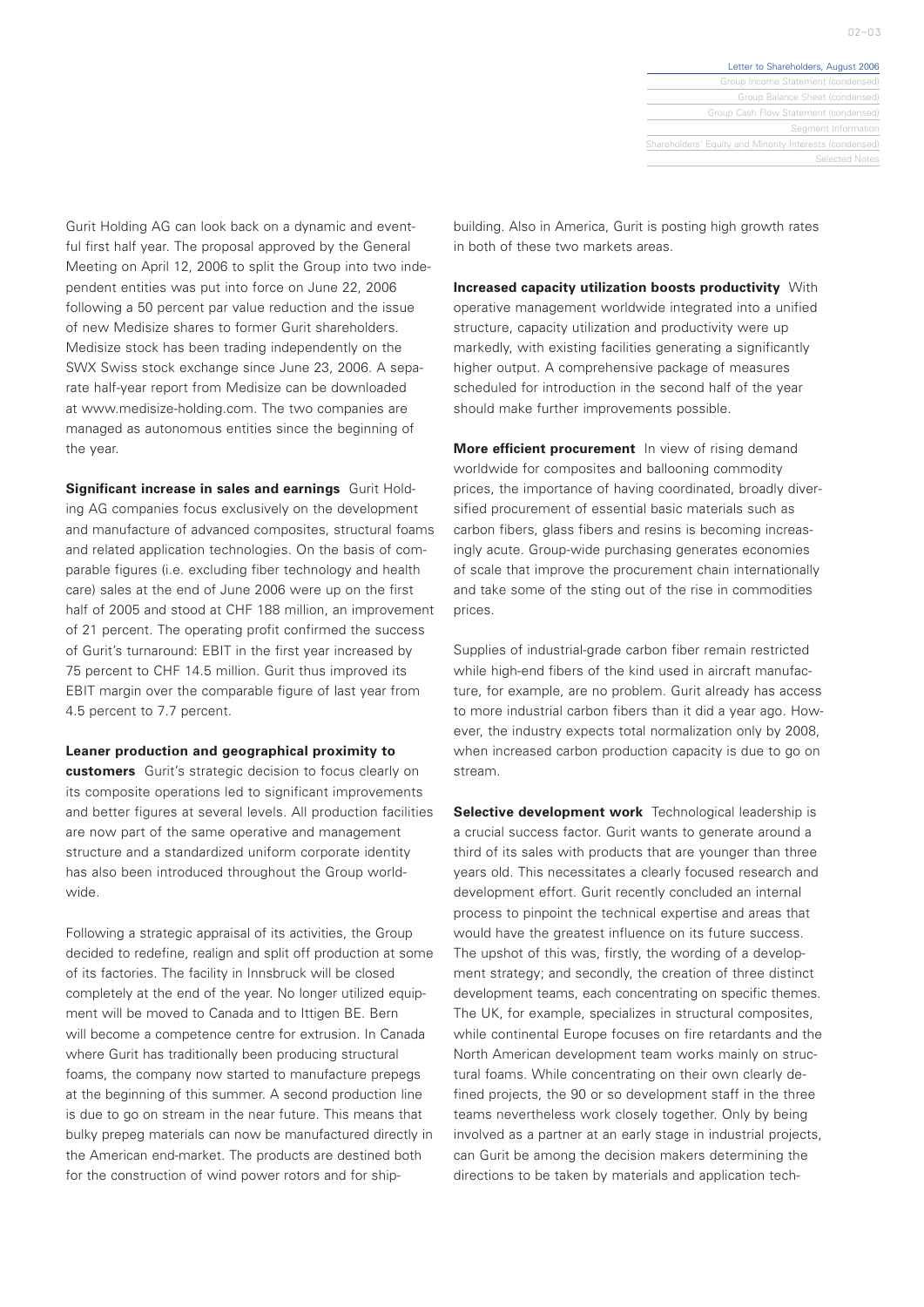### **Half-year report 2006**

nologies in the years ahead. Therefore, the prototyping and testing equipment are currently further refined. These have allowed Gurit to open the eyes of customers to completely new material solutions and production methods.

**Wind power: an important market** During the first half of 2006, Gurit generated about half of its sales from materials and systems to the wind power market. Business in this sector developed outstandingly well during the period under review. Gurit supplies customers in this market with a comprehensive product offering. Although there has been a slight downward trend in the number of new installations in Europe, the number of wind power generators and rotor blades produced here is still high. Gurit pushed up production volume yet again on the strength of worldwide demand.

At the moment, leading international manufacturers of wind power generators have orders for more than twelve months in advance. During the period under review, Gurit pushed up deliveries to existing European customers and acquired new ones in America and Asia. The strongest demand for new wind power plant is coming from southern Europe, North and South America and, to an increasing degree, from Asia.

Like its production facilities, Gurit's after-sales centres are now located closer to the main headquarters of its main customers. This has made processing and handling considerably easier in an important market sector.

**Aircraft manufacturing determines success of transport**

**sector** The main business driver in Transportation is by far the aerospace sector or, to be more precise, material supplies for the interior of the Airbus airliners. Gurit is currently profiting from the buoyancy of the aircraft manufacturing industry. Capacity at both Airbus and Boeing will be at full stretch for at least the next three to four years. This explains why Gurit, as an important supplier of components for the entire Airbus range, will be not especially affected by the delays with the delivery of the A380. As part of its planning strategy, Gurit has not budgeted significant deliveries for the A380 during the second half of the year.

**Interim goals achieved in rail and auto sectors** During the first half of the year, on the strength of its own development efforts, Gurit made a significant breakthrough in its automobile operations. It manufactured the world's firstever carbon composite materials with an industrial class-A surface. As a result, the Group finalized a number of interesting development and engineering project agreements with the manufacturers of well-known sports cars, which could lead to sizeable production contracts in the near future. The idea is for the company not merely to supply the automobile industry with materials but also finished components. In the rail business, Gurit finalized a substantial prepeg supply agreement with a Chinese rolling stock producer. Gurit has substantial expansion plans for the automobile and rail markets, both of which are still relatively small within Transportation. In the first six months of the year, important customers had a chance to familiarize themselves with Gurit's product and service portfolio, and its development capacity. They clearly welcome Gurit's decision to focus clearly on advanced composites.

**Marine and sport remain attractive** The sales of Gurit to the marine and shipbuilding industries are firmly based on an extensive customer base, Gurit's leading technology, solid growth potential and, not least, stable profitability. Gurit is using its prominent position in yacht racing as a door-opener to the high-end segments in boat and shipbuilding. Gurit's prepeg technology is the most advanced solution of its kind and is finding increasingly widespread use in this sector. In its more traditional epoxy infusion operations, Gurit is profiting from rapidly rising demand in both Europe and Australia for Corecell structural foams. The company's shipbuilding operations continue to develop encouragingly. Gurit-manufactured materials are being used by no fewer than seven of the America's Cup yachts. The company also reports high demand for engineering services and comprehensive materials packages for the Open 60 class, which is important for volume sales. The announcement that the next Volvo Ocean Race would take place in 2008 has already begun to show through in the company's order books.

By contrast, winter sports operations offer less potential for growth. In an attempt to boost profitability, ski manufacturers are relocating their capacity increasingly to Asia. Heavy winter snowfalls in Europe during the first half of the year meant no shortage of demand for equipment and by amalgamating its activities in a limited number of locations, Gurit expects to hold its position.

**Growth initiatives** The worldwide demand for advanced composites continues to rise and Gurit intends to make full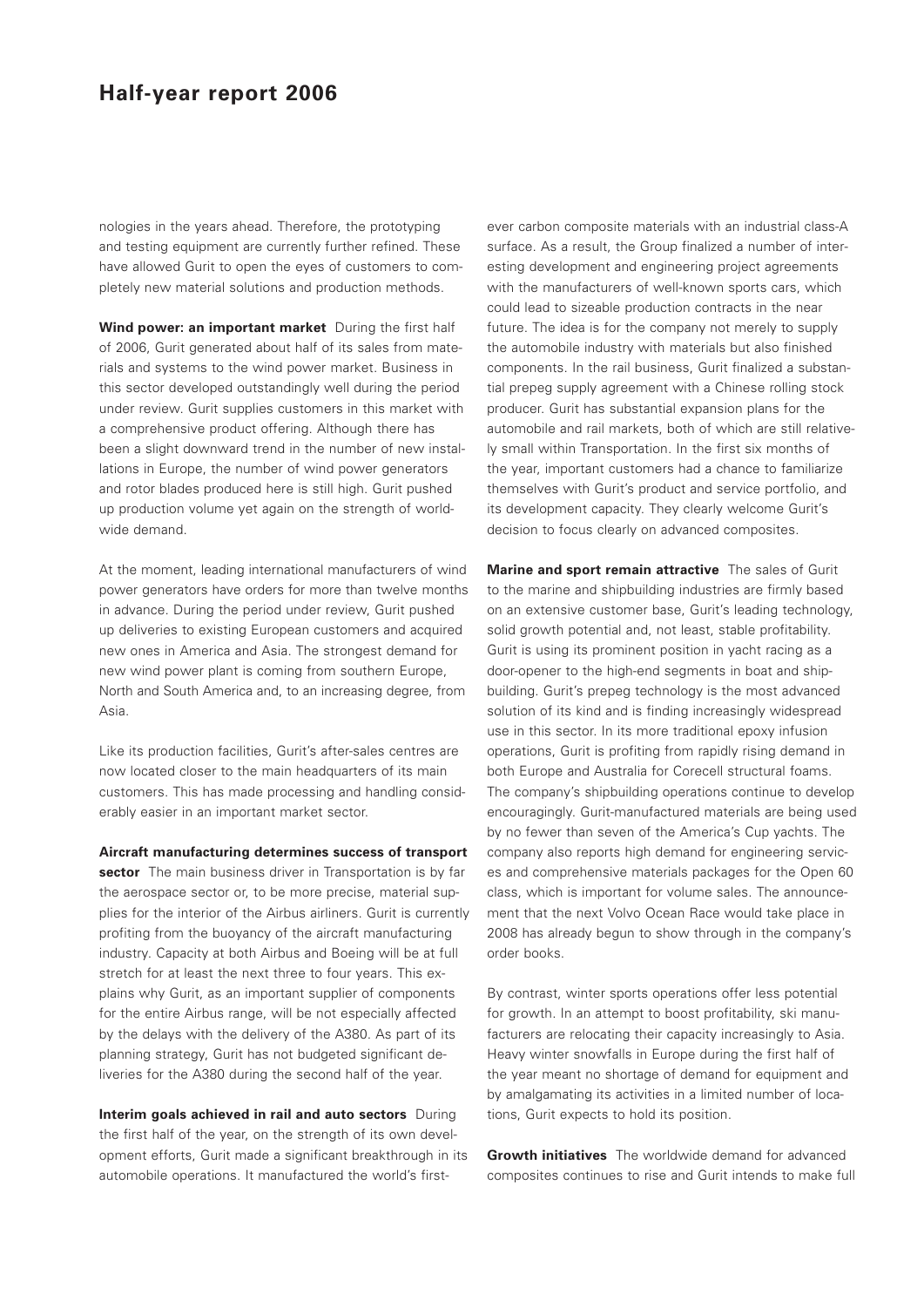

use of this growth to consolidate its market position. The Board of Directors has therefore approved several expansion-related projects and released the investment funds required.

In Canada, capacity for the first stage in the production of structural foams will be doubled in the course of the next six to eight months. At this first stage in the process the materials, which are destined primarily for use in the wind power and shipbuilding industries, are still in compacted form. In the second phase they are expanded, making them light and voluminous, and there are plans to relocate this stage as close as possible to end-users. The entire investment program for structural foams from 2006 to 2008 is around CHF 20 million.

**Construction of Group-owned facility in China** Of immense strategic significance is the carefully considered decision to help important wind power customers gain access to markets worldwide. China is the most important area in this respect.

By 2020, China intends to double the share of energy it obtains from renewable sources from its current 7 percent to 15 percent. In view of the country's escalating energy consumption, this will involve a massive increase in the number of wind power plants. However, China requires 70 percent of the parts for its wind power farms to be manufactured locally. All major wind turbine manufacturers are currently installing production capacity in China. Gurit is therefore also planning to build an own production facility in Tianjin, in the direct vicinity of some major wind power customers. Initially, the new Gurit factory will be equipped to manufacture prepegs for the wind power industry and process structural foams. Gurit expects a total investment of over CHF 20 million, staggered between 2007 and 2008.

**Positive outlook** On the basis of market developments in the first half of the year, the healthy state of the company's order books and the unabated demand for advanced composites, Gurit forecasts total sales for fiscal 2006 of over CHF 365 million and an EBIT of around CHF 27 million.

Yours sincerely Gurit Holding AG

Dr. Paul Hälg, Chairman of the Board of Directors

Jouni Heinonen, Chief Executive Officer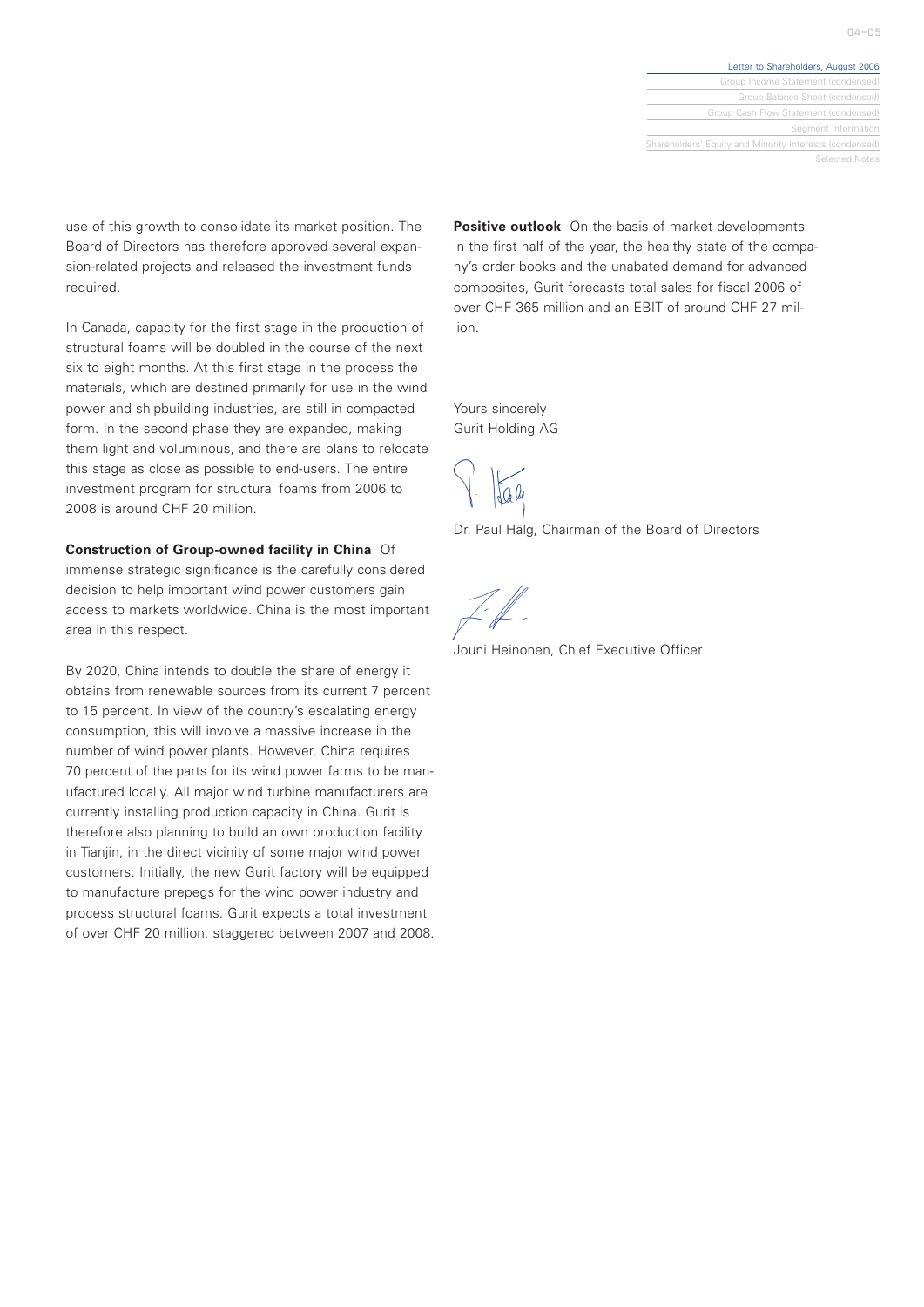## **Group Income Statement (condensed)**

in CHF 1000

|                                                            | 1 HY 2006                         | 1 HY 2005                           |
|------------------------------------------------------------|-----------------------------------|-------------------------------------|
|                                                            | not comparable with previous year | (Industrial Applications Division)* |
| Income statement                                           |                                   |                                     |
| Net sales                                                  | 188 000                           | 185 200                             |
| Cost of goods and materials                                | $-102600$                         | $-89600$                            |
| Personnel expenses                                         | $-41000$                          | $-50500$                            |
| Other operating expenses                                   | $-11500$                          | $-20900$                            |
|                                                            |                                   | $-9000$                             |
| Sundry operating result                                    | 200                               | 2 500                               |
| Depreciation and Amortization                              | $-7400$                           | $-9200$                             |
| Operating profit                                           | 14 500                            | 8 500                               |
| Financial expenses                                         | $-2000$                           | $-3000$                             |
| Financial income                                           | 1 600                             | 1 1 0 0                             |
| Profit before tax                                          | 14 100                            | 6 600                               |
| Tax expense                                                | $-3900$                           | $-1700$                             |
| Income from discontinued operations (Health Care division) |                                   | $-9500$                             |
| Profit after tax                                           | 10 200                            | 14 400                              |
| Minority interests                                         |                                   | $-100$                              |
| Group profit                                               | 10 200                            | 14 300                              |
| Earnings per bearer share                                  | CHF 22.06                         | (CHF 31.48)                         |
| Diluted earnings per bearer share                          | CHF 22.01                         | (CHF 31.23)                         |
| Earnings per registered share                              | CHF 4.41                          | (CHF 6.30)                          |
| Diluted earnings per registered share                      | CHF 4.40                          | (CHF 6.25)                          |

| <b>Depreciation and amortization</b>                | <b>HY 2006</b> | HY 2005 |
|-----------------------------------------------------|----------------|---------|
| Group cash flow (profit after tax $+$ depreciation) | 7 400          | 23 600  |

| FRI                                                        | 21,900   | 7 700    |
|------------------------------------------------------------|----------|----------|
| <b>Depreciation</b>                                        | $-7,400$ | $-9.200$ |
| FRI <sup>-</sup>                                           | 14 500   | 8500     |
| Financial expenses/income                                  |          | $-1.900$ |
| lax expense                                                | $-3.900$ | $-1,700$ |
| Income from discontinued operations (Health care division) |          | 9.500    |
| Minority interests                                         |          | –100     |
|                                                            |          |          |

\* The Industrial Appplications division included in 2005 the composite and fiber technology businesses, as well as in the earnings also the result of the Health Care division. The figures<br>are thus not comparable with the 1

Earnings per share are not comparable due to the capital reduction and the creation of the Medisize Group.

For comparable figures, see segment information.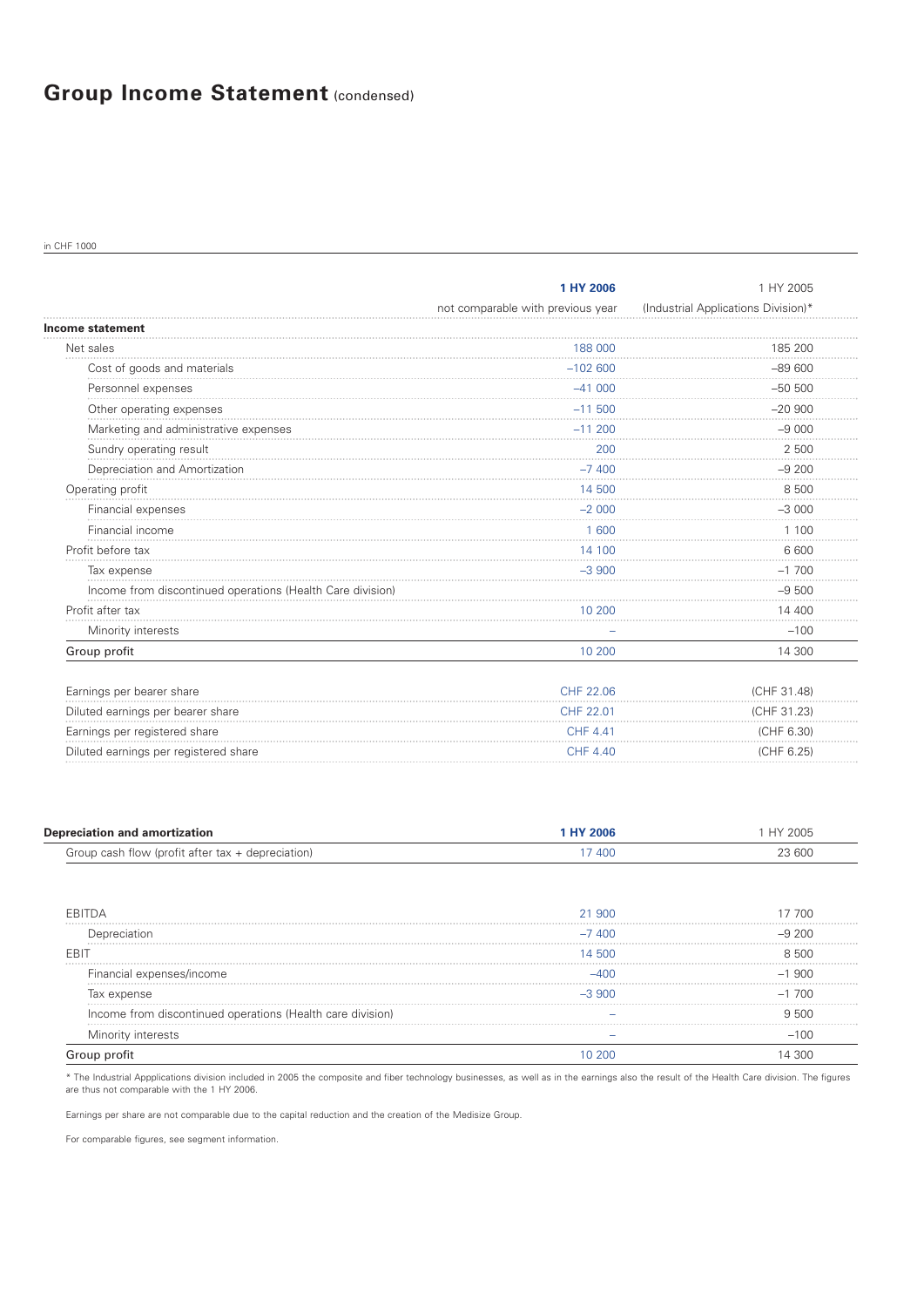## **Group Balance Sheet (condensed)**

Letter to Shareholders, August 2006 Group Income Statement (condensed) Group Balance Sheet (condensed) Group Cash Flow Statement (condensed) Segment Information Shareholders' Equity and Minority Interests (condensed)

Selected Notes

in CHF 1000

|                                                  | Gurit Holding AG Gurit Holding AG<br>(without Medisize Holding AG) |                  | Gurit-Heberlein AG |                  |
|--------------------------------------------------|--------------------------------------------------------------------|------------------|--------------------|------------------|
|                                                  | 30.6.2006                                                          | 1.1.2006         | 31.12.2005         | 30.6.2005        |
| Assets                                           |                                                                    |                  |                    |                  |
| Cash and cash equivalents                        | 31 068                                                             | 30 666           | 56 412             | 40 423           |
| Accounts receivable and accruals                 | 76 635                                                             | 62 4 64          | 110 287            | 130 507          |
| Inventories                                      | 42 200                                                             | 37 574           | 91 324             | 112 596          |
| Current assets                                   | 149 903                                                            | 130 704          | 258 023            | 283 526          |
| Plant and equipment                              | 52 857                                                             | 52 405           | 74 589             | 98 939           |
| Real estate                                      | 54 500                                                             | 55 538           | 95 797             | 120 780          |
| Property, plant and equipment                    | 107 357                                                            | 107 943          | 170 386            | 219 719          |
| Financial assets                                 | 41 813                                                             | 42 908           | 6780               | 6 1 8 1          |
| Intangible assets                                | 163 784                                                            | 161 780          | 225 986            | 239 780          |
| Deferres tax assets                              | 2 2 3 6                                                            | 2 8 5 1          | 2 8 5 1            | 5 631            |
| Non-current assets                               | 315 190                                                            | 315 482          | 406 003            | 471 311          |
| <b>Total assets</b>                              | 465 093                                                            | 446 186          | 664 026            | 754 837          |
| Bank loans<br>Accounts payable and accruals      | 57 984<br>58 151                                                   | 56 040<br>46 020 | 67 541<br>71 880   | 81 517<br>78 088 |
|                                                  |                                                                    |                  |                    |                  |
| Short-term provisions                            | 17 942                                                             | 17 752           | 20 669             | 12 679           |
| Current liabilities                              | 134 077                                                            | 119812           | 160 090            | 172 284          |
| Mortgage and loans                               | 18 033                                                             | 16 482           | 43 443             | 63 711           |
| Other long-term liabilities                      | 571                                                                | 595              | 11 729             | 14 550           |
| Long-term provisions                             | 19 4 23                                                            | 16 867           | 24 951             | 36 076           |
| Non-current liabilities                          | 38 027                                                             | 33 944           | 80 123             | 114 337          |
| <b>Total liabilities</b>                         | 172 104                                                            | 153 756          | 240 213            | 286 621          |
| Share capital                                    | 22 974                                                             | 22 635           | 46 035             | 46 074           |
| Additional paid-in capital and retained earnings | 266 056                                                            | 265 731          | 378 628            | 427 088          |
| Currency translation adjustments                 | 3 959                                                              | 4 0 6 4          | $-850$             | $-7204$          |
| Total equity (excl. minority interests)          | 292 989                                                            | 292 430          | 423 813            | 465 958          |
| Minority interests                               |                                                                    | $\mathbf 0$      | 0                  | 2 2 5 8          |
| Total equity                                     | 292 989                                                            | 292 430          | 423 813            | 468 216          |
| Total equity and liabilities                     | 465 093                                                            | 446 186          | 664 026            | 754 837          |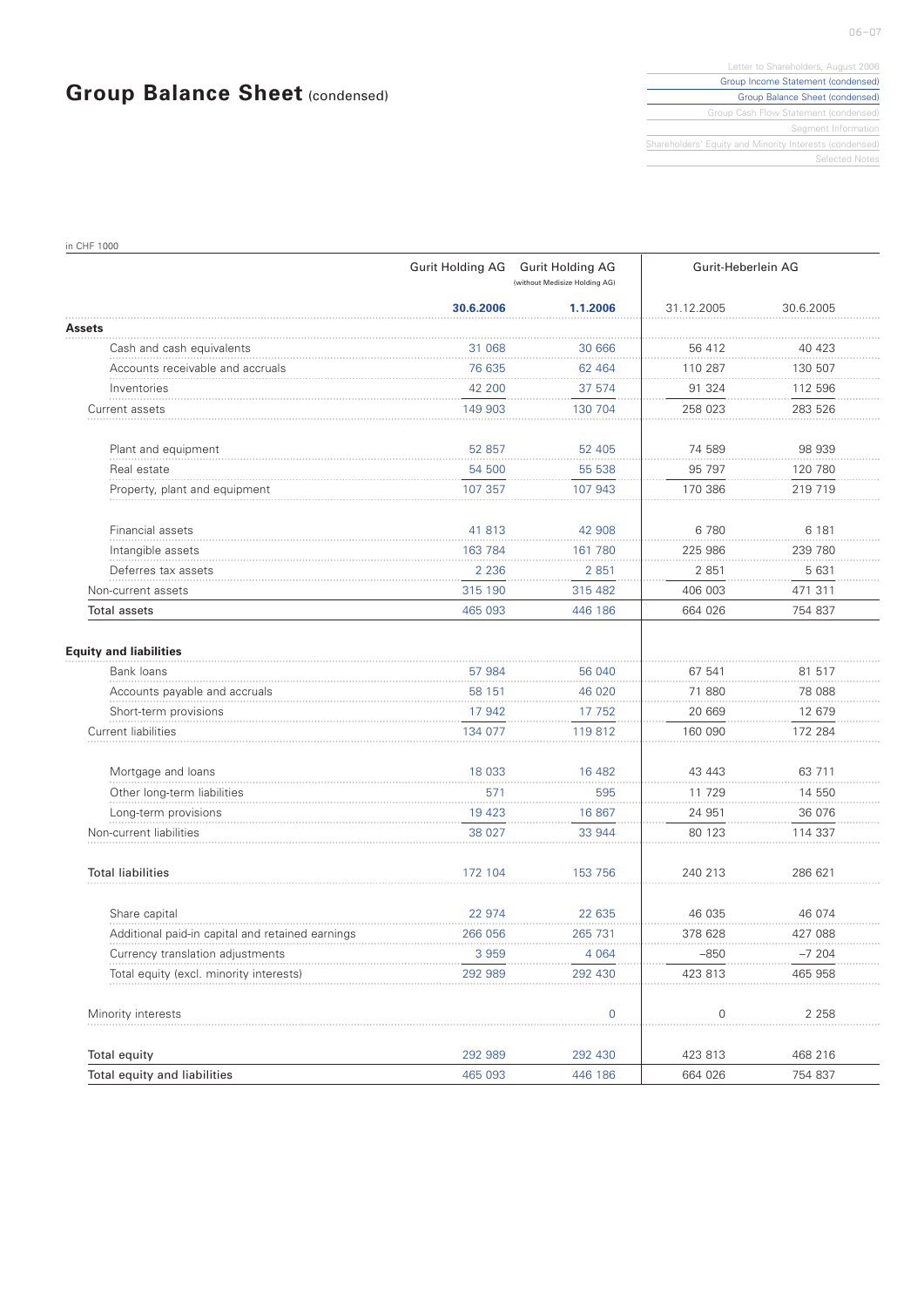# **Group Cash Flow Statement (condensed)**

| in CHF 1000                                    |                      |                  |
|------------------------------------------------|----------------------|------------------|
|                                                | <b>Gurit Holding</b> | Gurit-Heberlein* |
|                                                | 1 HY 2006            | 1 HY 2005        |
| Cash flow from operating activities            | 11 953               | 7669             |
| Investments in fixed assets (net)              | $-5522$              | $-15740$         |
| Financial investments (net)                    | $-155$               | $-246$           |
| Investments in intangible assets (net)         | -47                  | $-2862$          |
| Cash flow from investment activities           | $-5724$              | $-18848$         |
| Change in current bank loans and other loans   | 3 4 5 8              | 2888             |
| Other financing activity                       | $-723$               | 9466             |
| Sale/purchase of treasury stock                | 1 548                | 46               |
| Dividend distribution                          | $-11034$             | $-11049$         |
| Cash flow from financing activities            | $-6751$              | 1 3 5 1          |
| Exchange rate differences                      | 924                  | 1 0 6 0          |
| Total cash flow                                | 402                  |                  |
| Separation Health Care Division                | $-25746$             |                  |
| Change in cash and cash equivalents            | $-25344$             | $-8768$          |
| Cash and cash equivalents at beginning of year | 56 412               | 49 191           |
| Cash and cash equivalents at end of half year  | 31 068               | 40 423           |

\* not comparable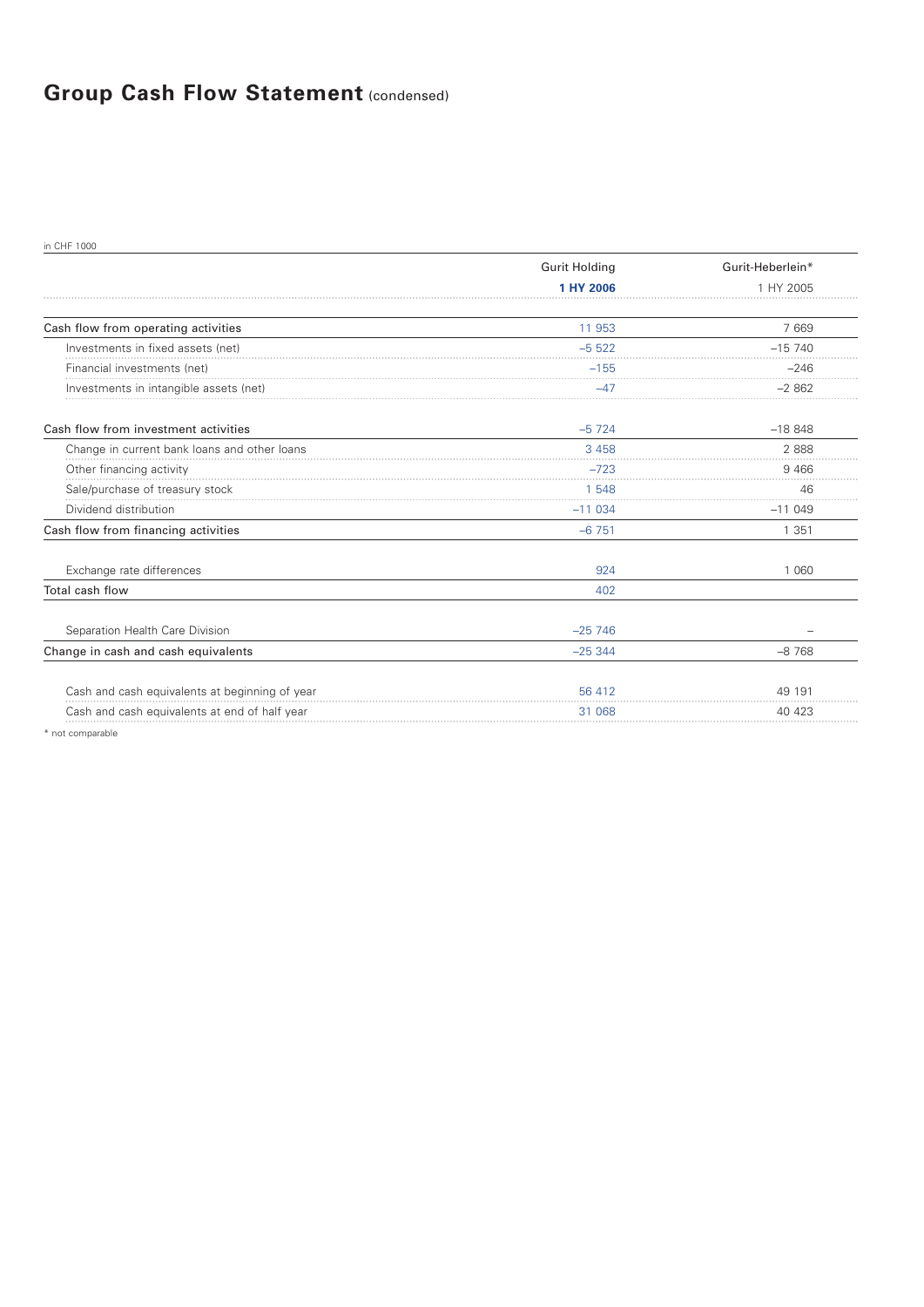# **Segment Information**

Letter to Shareholders, August 2006 Group Income Statement (condensed) Group Balance Sheet (condensed) Group Cash Flow Statement (condensed) Segment Information Shareholders' Equity and Minority Interests (condensed) Selected Notes

| in CHF MIO.                    |           |           |       |           |                              |
|--------------------------------|-----------|-----------|-------|-----------|------------------------------|
|                                |           |           |       |           | Change in %; comparable with |
|                                |           | 1 HY 2006 |       | 1 HY 2005 | today's structure            |
| <b>Net sales</b>               |           |           |       |           |                              |
| Industrial Applications        |           |           |       |           |                              |
| - Fiber technology             |           | 0.0%      | 29.9  | 16.1%     |                              |
| - Composites                   | 185.3     | 98.6%     | 154.8 | 83.6%     | $+21%$                       |
| Other/Consolidation            | 2.7       | 1.4%      | 0.5   | 0.3%      |                              |
| Total net sales                | 188.0     | 100.0%    | 185.2 | 100.0%    |                              |
| <b>EBITDA</b>                  |           |           |       |           |                              |
| Industrial Applications        |           |           |       |           |                              |
| - Fiber technology             |           | 0.0%      | 2.6   | 1.4%      |                              |
| - Composites                   | 22.2<br>. | 11.8%     | 16.3  | 8.8%      | $+24%$                       |
| Other/Consolidation            | $-0.3$    | $-0.2%$   | 1.4   | 0.8%      |                              |
| <b>Total EBITDA</b>            | 21.9      | 11.6%     | 20.3  | 11.0%     |                              |
| <b>EBIT (operating profit)</b> |           |           |       |           |                              |
| Industrial Applications        |           |           |       |           |                              |
| - Fiber technology             |           | 0.0%      | 0.2   | 0.1%      |                              |
| - Composites                   | 15.3      | 8.1%      | 6.9   | 3.7%      | $+75%$                       |
| Other/Consolidation            | $-0.8$    | $-0.4%$   | 1.4   | 0.8%      |                              |
| <b>Total EBIT</b>              | 14.5      | 7.7%      | 8.5   | 4.6%      |                              |
| EBIT in % of net sales         |           |           |       |           |                              |
| Industrial Applications        |           |           |       |           |                              |
| - Fiber technology             |           |           | 0.7%  |           |                              |
| - Composites                   | 8.3%      |           | 4.5%  |           |                              |
| Total EBIT in %                | 7.7%      |           | 6.9%  |           |                              |
|                                |           |           |       |           |                              |

08–09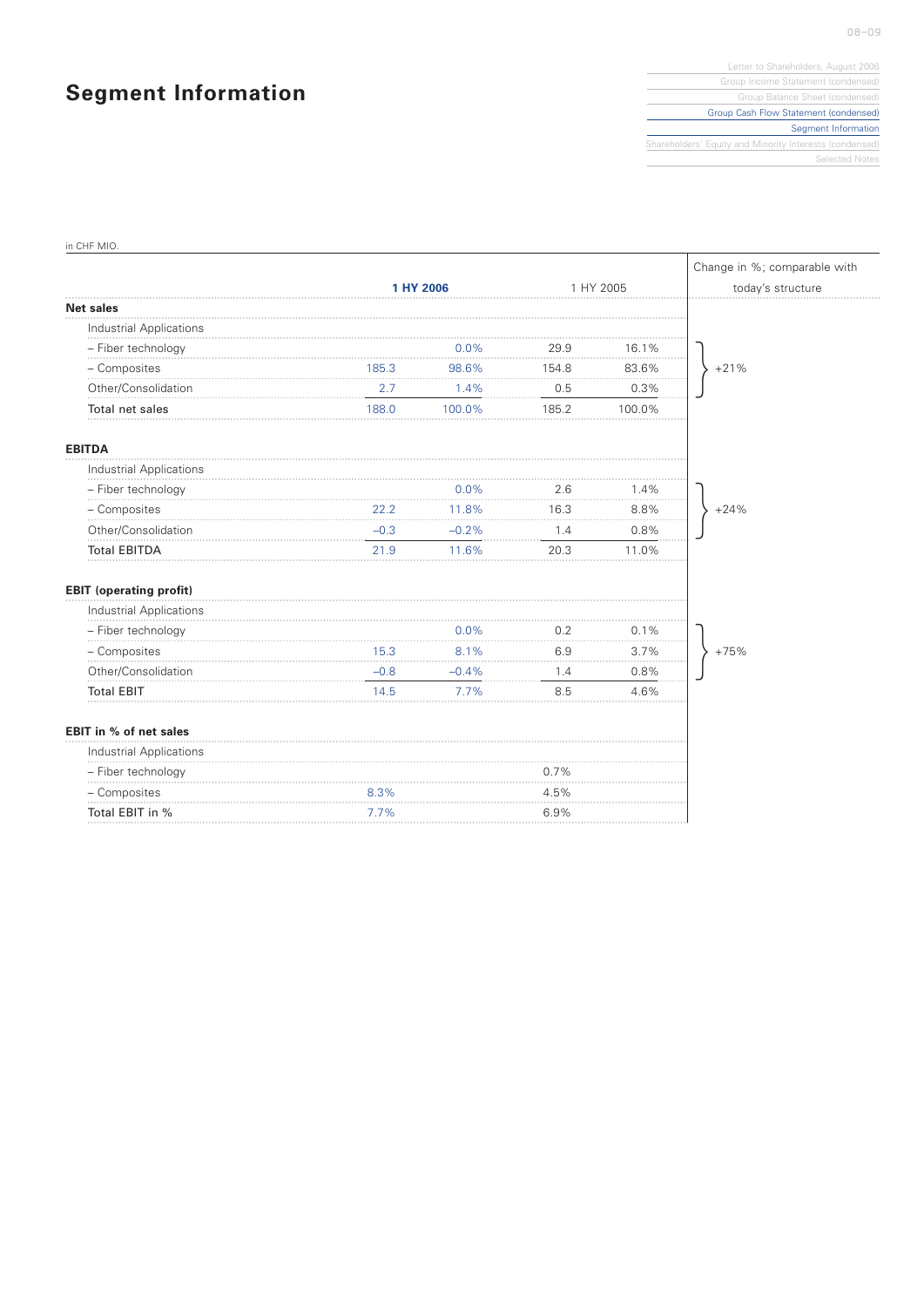# Shareholders' Equity and Minority Interests (condensed)

in CHF 1000

| Shareholders' Equity                 |          |                         | Gurit        |           |               |           |            |
|--------------------------------------|----------|-------------------------|--------------|-----------|---------------|-----------|------------|
|                                      | Share    | Additional              | Cur. transl. | Retained  | Shareholders' | Minority  | Total      |
|                                      |          | Capital Paid-in Capital | adjustments  | Earnings  | Equity        | Interests | Equity     |
|                                      |          |                         |              |           |               |           |            |
| 31.12.2004                           | 46 052   | 28 642                  | $-14548$     | 390 846   | 450 992       | 2 2 0 1   | 453 193    |
| Dividend distribution                |          |                         |              | $-11063$  | $-11063$      |           | $-11063$   |
| Half-year Group profit               |          |                         |              | 14 3 26   | 14 326        | 88        | 14 414     |
| Reclassification negative goodwill   |          |                         |              | 1 542     | 1 542         |           | 1 542      |
| Changes due to IRFS 2                |          |                         |              | 196       | 196           |           | 196        |
| Change in treasury stock             | 22       |                         |              | 24        | 46            |           | 46         |
| Currency effects                     |          |                         | 7 3 4 4      |           | 7 344         | -31       | 7 3 1 3    |
| 30.6.2005                            | 46 074   | 28 642                  | $-7204$      | 395 871   | 463 383       | 2 2 5 8   | 465 641    |
| Change in the scope of consolidation |          |                         |              |           |               | $-190$    | $-190$     |
| Management participation program     |          |                         |              | 116       | 116           |           | 116        |
| Half-year Group result               |          |                         |              | $-43937$  | $-43937$      | -1 394    | $-45331$   |
| Change in minority interests         |          |                         |              | $-1232$   | $-1232$       | -768      | $-2000$    |
| Change in treasury stock             | $-39$    |                         |              | $-832$    | $-871$        |           | $-871$     |
| Currency effects                     |          |                         | 6 3 5 4      |           | 6 3 5 4       | 94        | 6448       |
| 31.12.2005                           | 46 035   | 28 642                  | $-850$       | 349 986   | 423 813       | $\Omega$  | 423 813    |
| Split-off Medisize Group             | $-23400$ |                         | 4 9 1 4      | $-112897$ | $-131383$     |           | $-131.383$ |
| Dividend distribution                |          |                         |              | $-11034$  | $-11034$      |           | $-11034$   |
| Half-year Group result               |          |                         |              | 10 150    | 10 150        |           | 10 150     |
| Change in treasury stock             | 339      |                         |              | 1 209     | 1 548         |           | 1 548      |
| Currency effects                     |          |                         | $-105$       |           | $-105$        |           | $-105$     |
| 30.6.2006                            | 22 974   | 28 642                  | 3 9 5 9      | 237 414   | 292 989       | 0         | 292 989    |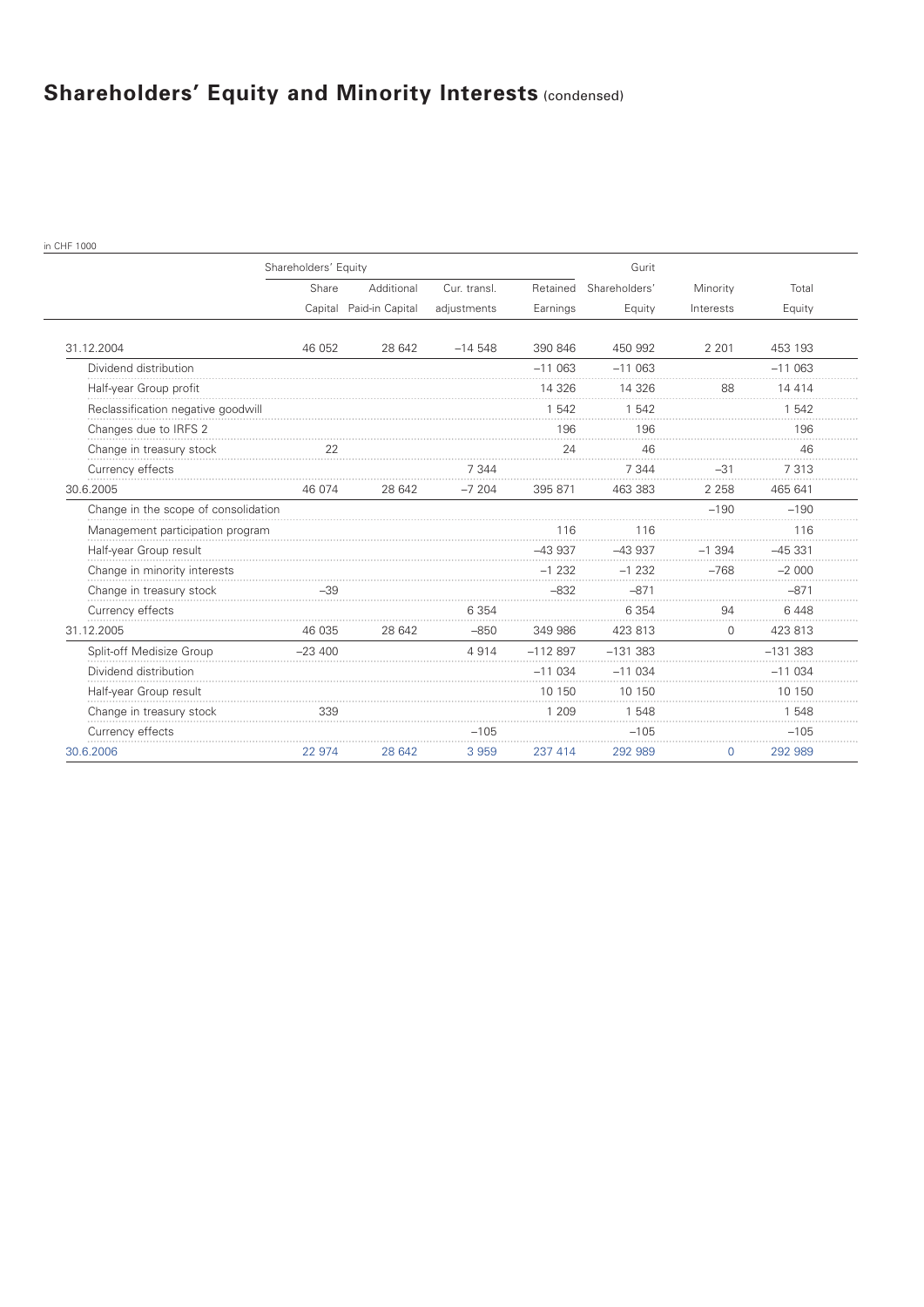### **Selected Notes**

Letter to Shareholders, August 2006 Group Income Statement (condensed) Group Balance Sheet (condensed) Group Cash Flow Statement (condensed) Segment Information Shareholders' Equity and Minority Interests (condensed) **Selected Notes** 

This unaudited consolidated half-year report was prepared in accordance with IAS 34, using the same principles of consolidation and accounting policies as in the year-end report 2005. The new standards and the amended standards, all effective as at January 1, 2006, lead to no changes in this half-year report.

The separation process for the former Group division Health Care, as announced by the Board of Directors in late summer 2005, was completed with the listing of the shares of Medisize Holding AG on SWX Swiss Exchange on June 23, 2006.

In the previous year's figures, the Health Care Division is shown as "discontinued operations" and the respective result is shown separately in the income statement.

Therefore (and also because of the sale of the fiber technology business), previous year figures are not directly comparable.

Exchange rates in CHF

|       |            |           | 1 HY   |           |        |
|-------|------------|-----------|--------|-----------|--------|
|       | 31.12.2005 | 30.6.2006 | 2006   | 30.6.2005 | 2005   |
|       |            |           |        |           |        |
| 1 USD | 1.315      | 1.2493    | 1.2697 | 1.2800    | 1.2020 |
| 1 EUR | 1.558      | 1.5655    | 1.5609 | 1.5500    | 1.5460 |
| 1 GBP | 2.260      | 2.2619    | 2.2725 | 2.2300    | 2.2520 |